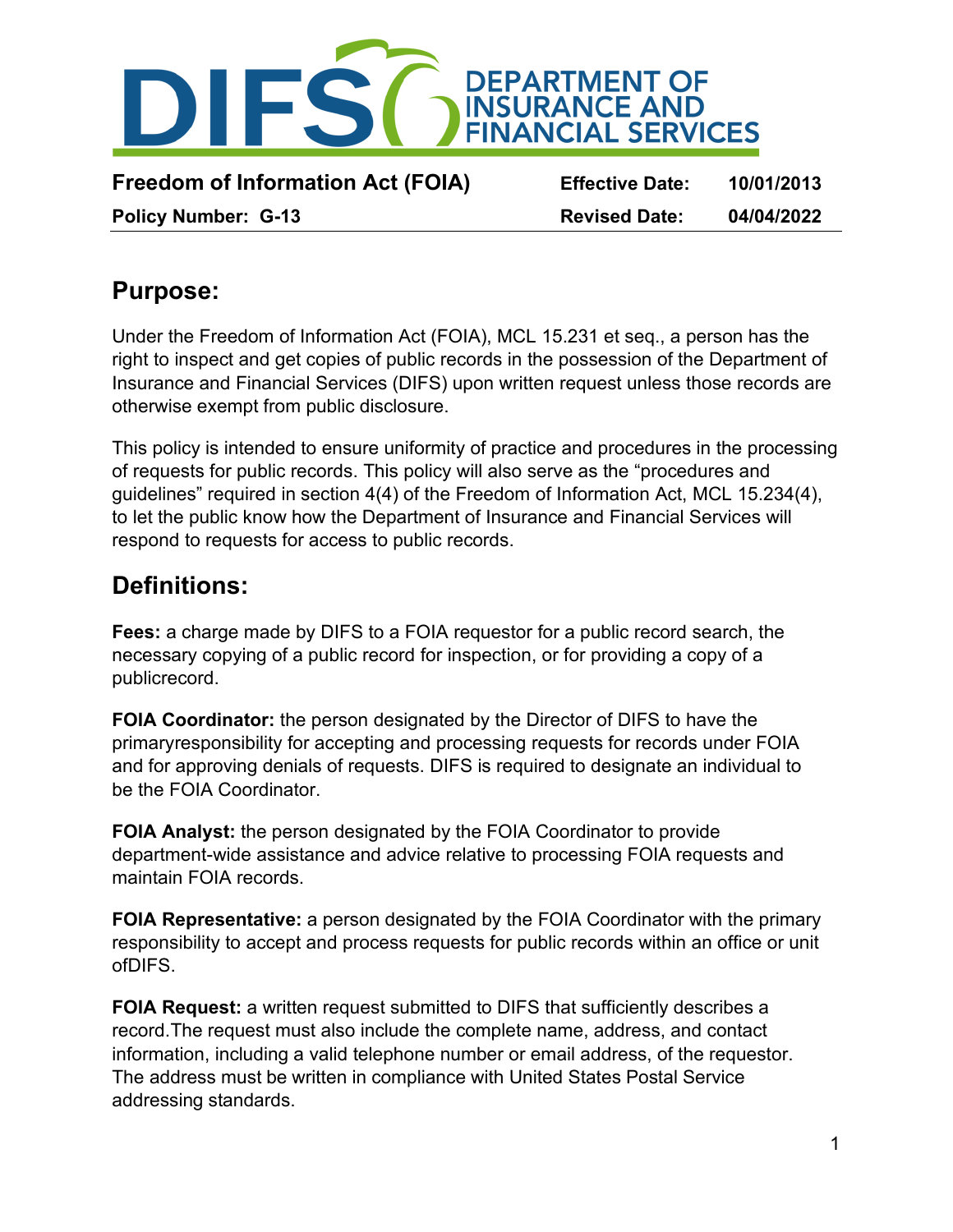

**Freedom of Information Act (FOIA) Effective Date: 10/01/2013**

**Policy Number: G-13 Revised Date: 04/04/2022**

**Person:** an individual, corporation, limited liability company, partnership, firm, organization, association, governmental entity, or other legal entity. Person does not include an individual serving a sentence of imprisonment in a state or county correctional facility in this state or any other state, or in a federal correctional facility.

**Public Record:** a writing prepared, owned, used, in the possession of, or retained by a public body in the performance of an official function. Public record does not include computer software. FOIA separates public records into two classes:

- i. Those exempt from disclosure under section 13.
- ii. All public records that are not exempt from disclosure under section 13 and which are subject to disclosure under FOIA.

**Requestor:** the person (see definition of person) making the request for documents under FOIA.

**Writing:** handwriting, typewriting, printing, photostatting, photographing, photocopying, and every other means of recording, and includes letters, words, pictures, sounds, or symbols, or combinations thereof, and papers, maps, magnetic or paper tapes, photographic films or prints, microfilm, microfiche, magnetic or punched cards, discs, drum, or other means of recording or retaining meaningful content. A writing is also information contained in a database or electronic records.

# **Policy:**

# **General Information:**

- 1. All public records in DIFS' possession are subject to FOIA, for which a disclosure determination is made by the FOIA Coordinator. This includes documents in DIFS' possession that are created by another agency or entity.
- 2. FOIA requests may be submitted in person or by mail, fax or email. The request must include the complete name, address, and contact information, including a validtelephone number or email address, of the requestor. A request not containing this information shall be rejected. Except as set forth in paragraph 3, any written requestfor a document shall be considered a FOIA request, regardless of whether the terms "Freedom of Information Act" or "FOIA" are mentioned.
- 3. The following types of requests shall be forwarded to the FOIA Coordinator for the proper processing: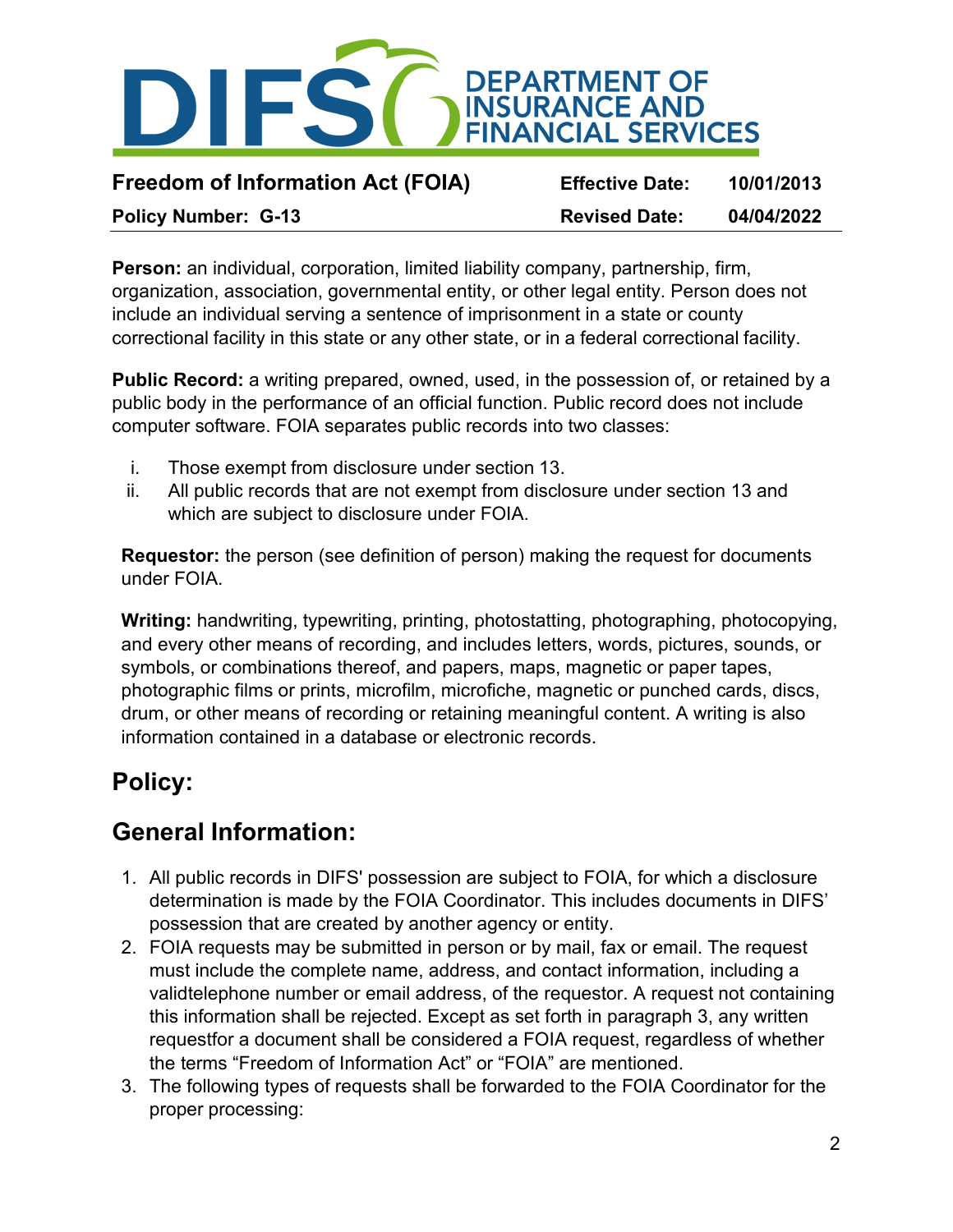

**Freedom of Information Act (FOIA) Effective Date: 10/01/2013**

**Policy Number: G-13 Revised Date: 04/04/2022**

- a. A request from a governmental agency, including a court, which is entitled bylaw to receive the information or documents requested.1
- b. A discovery request pertaining to a lawsuit (e.g., Request for Production of Documents).
- c. A request from the Department of Attorney General for documents that are needed for pending litigation.
- d. A request from a private entity or governmental agency for employee personnel information which the employee has authorized to be released (e.g., employment verification to a lending institution or prospective employer). Such requests shall be referred to the appropriate human resources staff.
- e. A request from an employee to inspect the employee's personnel files, or to receive one copy of the documents in those files. Such requests shall be referred to the appropriate human resources staff.
- f. A request from a collective bargaining unit, under its contract, for documents related to a disciplinary matter. Such requests shall be referred to the human resources staff.
- g. Documents required to be produced by a subpoena or other court order.
- h. A request from a news media representative (copy of request must also be immediately provided to DIFS' Public Information Officer).
- i. A request from a law enforcement agency.

## **Department FOIA Coordinator/FOIA Analyst/FOIA Representatives:**

- 1. The Director has designated the DIFS General Counsel to be the department's FOIA Coordinator. The FOIA Coordinator may designate one or more individuals to act on his or her behalf. Each office of the department shall designate an individual to be the FOIA Representative for that office.
- 2. A FOIA Representative shall be designated for each DIFS Office to act on behalf of the Department FOIA Coordinator to accept and process FOIA requests under certain circumstances, i.e., standard requests where no denial letter is required.
- 3. Each FOIA Representative shall:
	- Provide a copy of each FOIA request and response to the FOIA Analyst.
	- Maintain a copy of all FOIA requests received and all completed Responses to Request for Public Records. These documents shall be retained in accordancewith DIFS' Record Retention and Disposal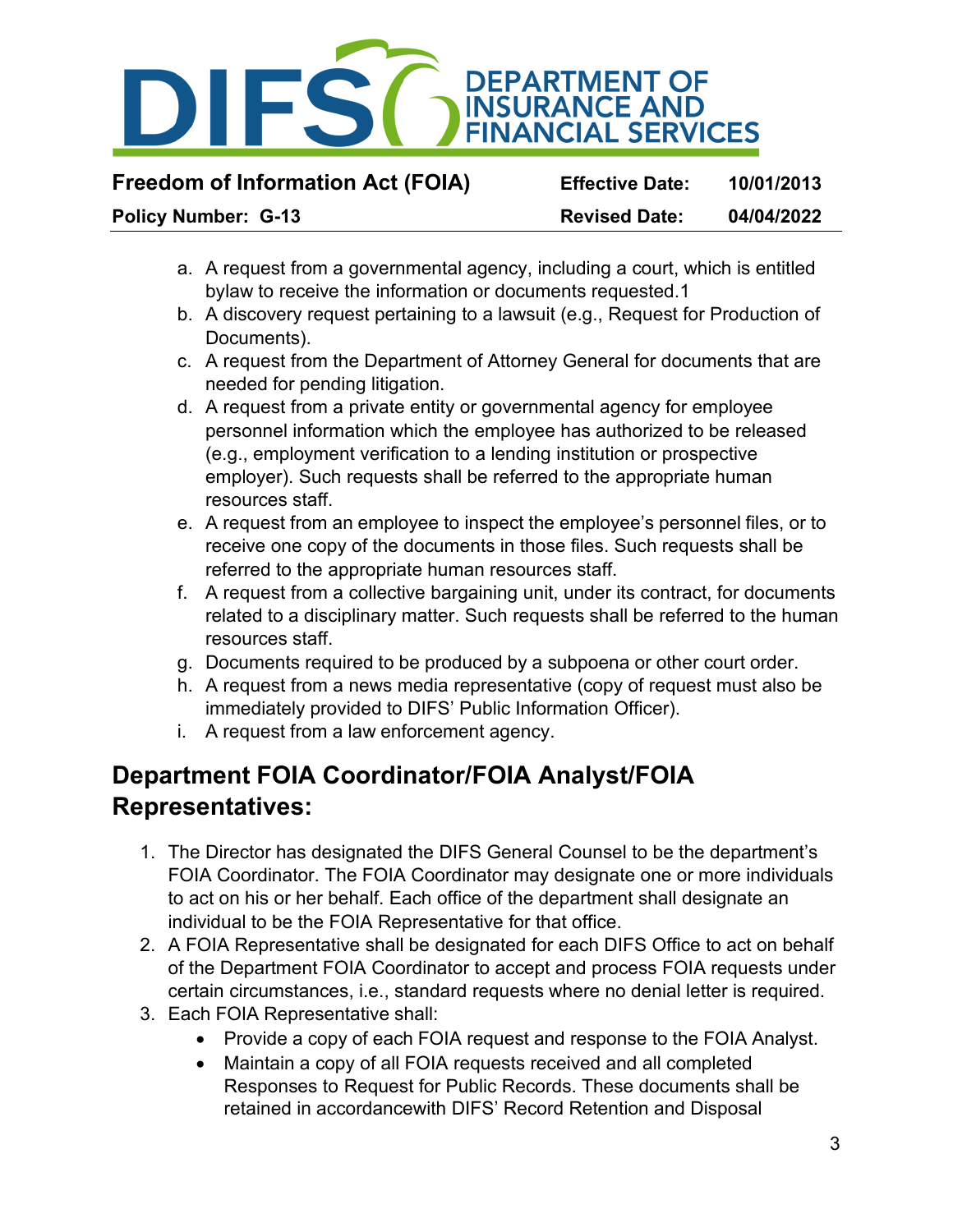

| <b>Freedom of Information Act (FOIA)</b> | <b>Effective Date:</b> | 10/01/2013 |
|------------------------------------------|------------------------|------------|
| <b>Policy Number: G-13</b>               | <b>Revised Date:</b>   | 04/04/2022 |

Schedule, but for no less than one year, in accordance with Section 3(2) of FOIA.

### **Processing FOIA Requests:**

- 1. A request for public records received by any DIFS employee shall be immediately forwarded by e-mail, fax transmittal, or hand delivery to the FOIA Coordinator or to the appropriate FOIA Representative. The appropriate FOIA Representative shall respond to the request within five (5) business days after the request is received. The response should be issued as soon as it is ready, not held until the due date. If there is a delay in fulfilling a request, the requestor should be notified as soon as possible regarding the delay. A request received by facsimile or electronic mail shallbe considered received on the business day following the date of transmission. If a denial is needed for any reason, other than nonexistence, the FOIA Coordinator must be notified of the statutory basis for the denial. The FOIA Analyst will work withthe FOIA Representative or other staff to coordinate all denials. Denials should be made in plain language, must include citations to all provisions of Michigan law that form the basis for the denial, and must include a plain-language description of the requestor's right to appeal the denial.
- 2. An extension of ten (10) business days may be taken by the FOIA Coordinator whenadditional time is needed to respond to a request. Extensions should only be used when absolutely necessary to provide a complete response to a requestor. The notice of the extension must inform the requestor that the ten-business day extension is being taken, state the reason for the extension, and give the new due date for response. When estimating the date for response, a response must be provided by that date. If a response is ready before the deadline, it must be issued when it is ready. If there is a delay in fulfilling a request, the requestor should be notified as soon as possible regarding the delay.
- 3. A FOIA Representative shall review the request and determine whether the department possesses nonexempt records responsive to the request. DIFS shall provide existing, nonexempt public records under the name given by the requestoror by another name reasonably known to DIFS.
	- FOIA does not require DIFS to make a compilation, summary or report or information, except as required by section 11 of FOIA.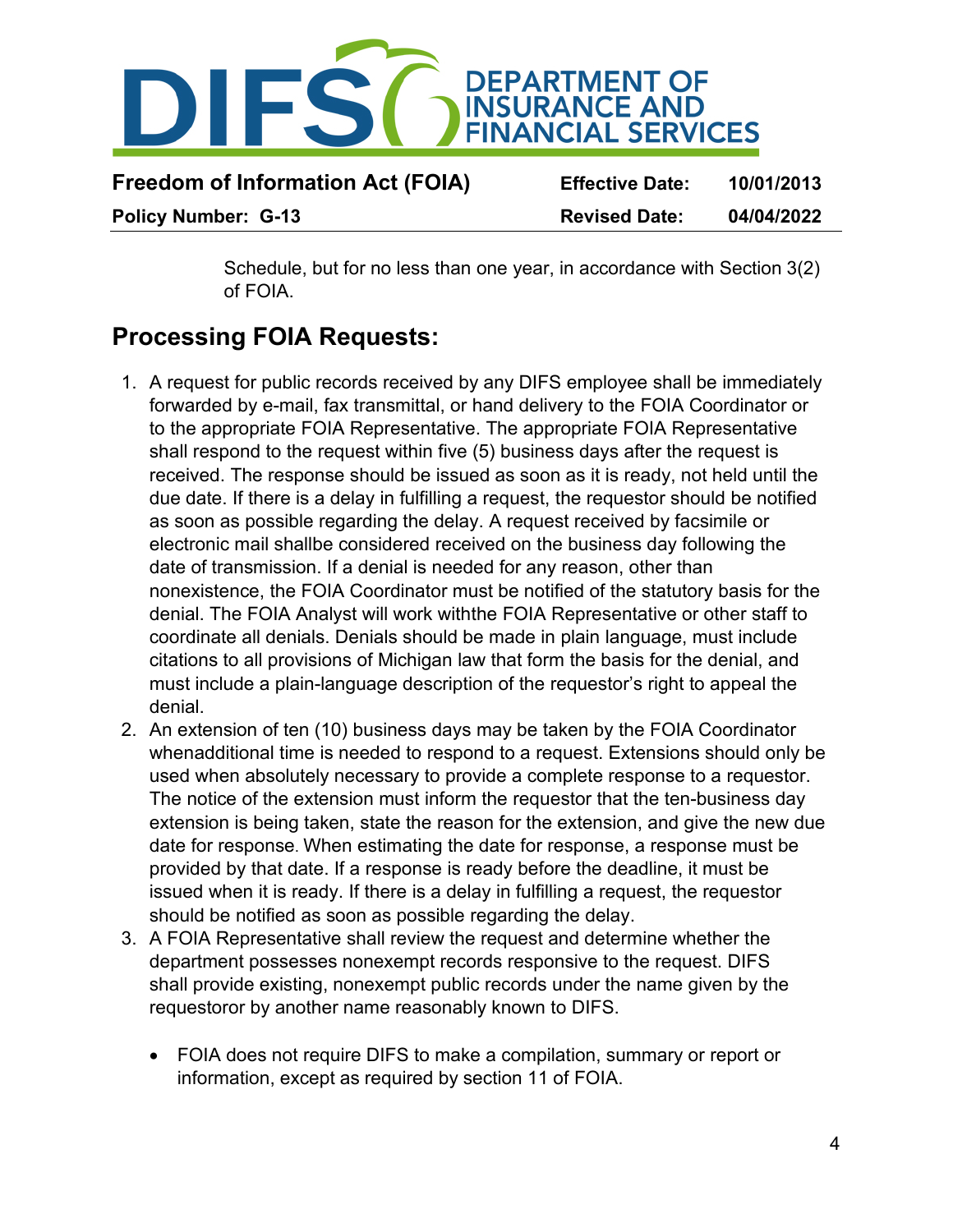

| <b>Freedom of Information Act (FOIA)</b> | <b>Effective Date:</b> | 10/01/2013 |
|------------------------------------------|------------------------|------------|
| <b>Policy Number: G-13</b>               | <b>Revised Date:</b>   | 04/04/2022 |

• FOIA does not require DIFS to create a public record, except as required in section 11 of FOIA

The extracting of certain fields within a database is acceptable and does not constitute the creation of a new record. However, if certain fields of a database are exempt from disclosure, those fields must be redacted (blacked out or removed) before the remainder of the public record is disclosed. Contact the FOIA Analyst forquestions in this area.

- 4. A FOIA Representative shall be responsible for obtaining the requested documentsthat are in DIFS' possession in that office. If the records requested are not in DIFS'possession, the FOIA Representative is not required to obtain them from outside DIFS in order to comply with the request.
- 5. The appropriate FOIA Representative shall carefully review the documents obtainedto ensure that no information is exempt from disclosure. The bases for exempting from disclosure are set forth in section 13 of FOIA, MCL 15.243. If more than one exemption applies to a request, all relevant exemptions shall be indicated when responding. The statutory basis for any exemption must be included in the responseto the requestor.

If any portion of a public record is exempt from disclosure, the exempt portion shall be deleted before the nonexempt portion of the document is disclosed. The FOIA Representative shall make sure that deleted information is not readable on public record disclosed.

### **Exemptions Under FOIA:**

The exemptions allowed by FOIA are expressed in general language, which must be applied to the specific document requested. It is impossible to list all exempt informationor documents; therefore, FOIA Representatives must be familiar with all exemptions within their office. The following are some of the exemptions which are most frequently used and examples of the items to which the exemptions may apply:

1. Clearly unwarranted invasion of an individual's privacy. Section 13(1)(a).

Examples - Home addresses and home telephone numbers, personal cell numbers, bank account, or credit card numbers.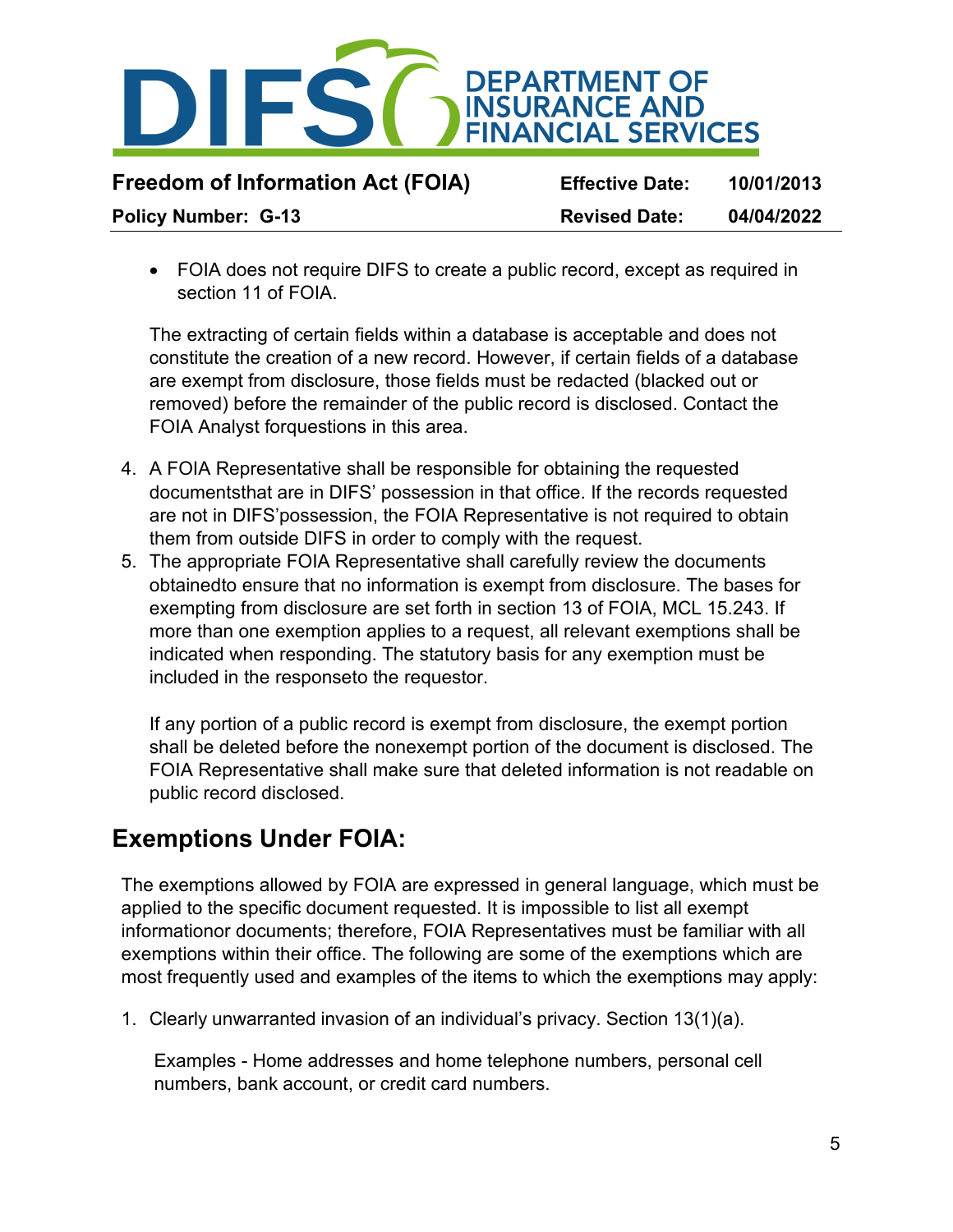

2. Information which is preliminary to a final agency decision unless it is purely factual or the public interest warrants disclosure. Section 13(1)(m).

Examples - Interview notes; internal affairs, harassment, and sexual harassment investigations prior to completion. (Note: Portions or all of an investigation may be exempt after completion for other reasons, e.g., privacy or security concerns.)

3. Information specifically exempted from disclosure by another statute. Section 13(1)(d).

Examples – Documents and information protected under the Insurance Code.

- 4. The home addresses, home telephone numbers, and other information contained within the personnel files of a Department employee, unless the requestor is the employee. However, the employee's name, age (not date of birth), past and present positions with the Department and length of service in a position shall be provided toany requestor. For purposes of this exemption, personnel files include medical and expunging files maintained on an employee.
- 5. Information which is subject to a specific privilege (e.g., attorney-client), except if therequestor has a signed release from the client. Section 13(1)(g).

Example – Office of General Counsel or Attorney General guidance/communications.

- 6. Information or records that would disclose the social security number of any individual. Section 13(1)(w).
- 7. Information or records relating to a civil court action in which the requesting party and the Department are parties. Section 13(1)(v).

#### **Fees:**

FOIA permits DIFS to charge a fee for the search, retrieval, examination, review, and separation and deletion of exempt from nonexempt material, but only if the failure to charge a fee would result in unreasonably high costs to the Department because of the nature of the request in the particular instance, and the Department specifically identifies the nature of these unreasonably high costs. MCL 15.234(1) and (3). If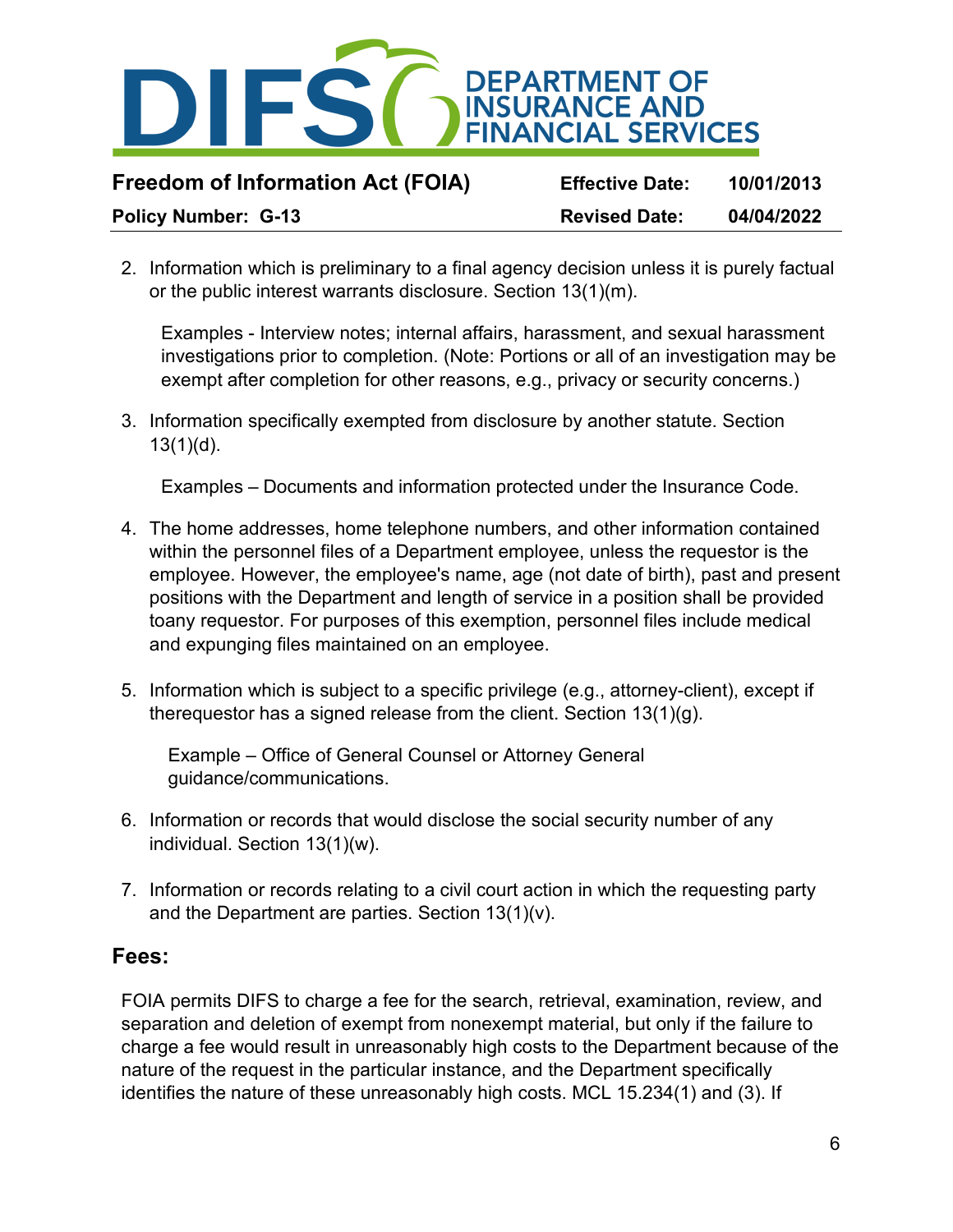

charging a fee, the Department will issue an invoice to pay the expenses. In compliance with Executive Directive No. 2022-3, fees can be paid with a Credit Card online through the Department's online payment system. Fees can also be paid with a check. Payment option instructions will be sent to the requestor when they are invoiced.

The following fee guidelines for calculating labor and material costs incurred inprocessing FOIA requests are established pursuant to MCL 15.234(3):

- 1. Fees will be uniform and not dependent upon the identity of the requesting person.
- 2. Fees will be itemized using DIFS' detailed itemization form and will include:
	- A. Labor costs for the search, location, and examination of public records will becalculated using the hourly wage of the Department's lowest paid employee capable of conducting the search, location, and examination, whether or not they are available or actually perform the labor. Such labor costs will be waived for the first three hours and thereafter shall be estimated and chargedin increments of 15 minutes with all partial increments rounded down. The hourly wage will be based on the Department's payroll records for the applicable fiscal year. Labor costs shall also include up to 50% of the hourly wage to partially cover the cost of fringe benefits, not to exceed the actual cost of fringe benefits.
	- B. Labor costs for the review of public records and separation and deletion of exempt from nonexempt material will be calculated using the hourly wage of the Department's lowest paid employee capable of conducting the review andseparation and deletion of exempt from nonexempt material, whether or not they are available or actually perform the labor. Such labor costs will be waived for the first three hours and thereafter shall be estimated and chargedin increments of 15 minutes with all partial increments rounded down. The hourly wage will be based on the Department's payroll records for the applicable fiscal year. Labor costs shall also include up to 50% of the hourly wage to partially cover the cost of fringe benefits, not to exceed the actual cost of fringe benefits.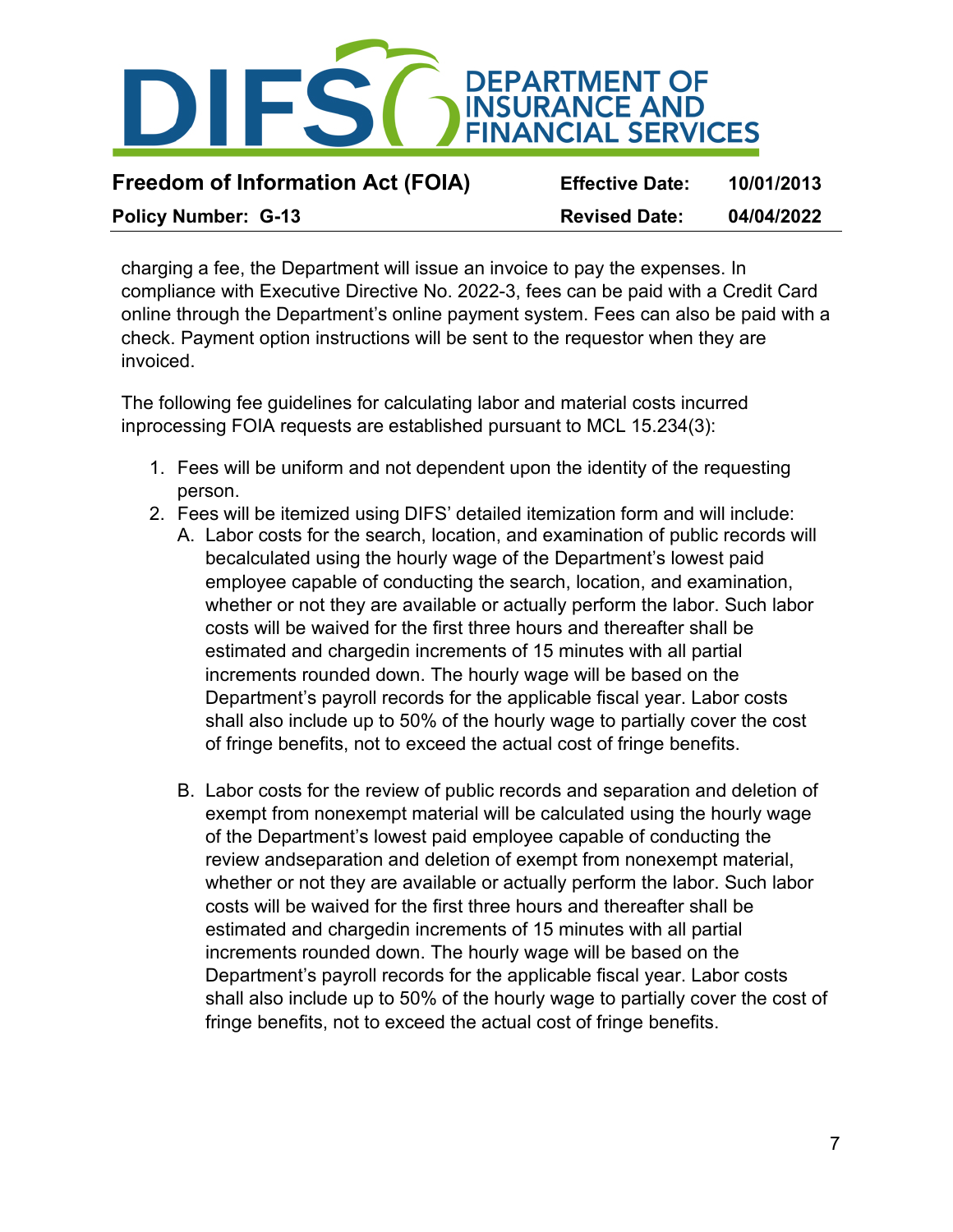

| <b>Freedom of Information Act (FOIA)</b> | <b>Effective Date:</b> | 10/01/2013 |
|------------------------------------------|------------------------|------------|
| <b>Policy Number: G-13</b>               | <b>Revised Date:</b>   | 04/04/2022 |

- C. Nonpaper physical media costs will be calculated using the actual and mostreasonably economical cost of computer discs, computer tapes, and other digital and similar media provided by the Department.
- D. Duplication and publication costs will be calculated using the actual total incremental cost of necessary duplication or publication of a public record, not including labor. The Department will waive copying charges for the first forty (40) pages, at which time the actual and incremental cost, calculated per sheet, shall be charged and will not exceed 10 cents per sheet of paper for letter or legal size paper. The Department shall use the most economical means available for making copies, including the use of double-sided printing, if cost-saving and available.
- E. Labor costs for the duplication or publication of public records, including making paper copies, making digital copies, or transferring digital public records to be produced on nonpaper physical media or through electronic means, will be calculated using the hourly wage of the Department's lowest paid employee capable of duplicating or publishing the public records, whether or not they are available or actually perform the labor. Such labor costs shall be estimated and charged in increments of 15 minutes with all partial increments rounded down. The hourly wage will be based on the Department's payroll records for the applicable fiscal year. Labor costs shallalso include up to 50% of the hourly wage to partially cover the cost of fringebenefits, not to exceed the actual cost of fringe benefits.
- F. Actual costs of mailing using a reasonably economical and justifiable manner.
- 3. No Department employee shall stipulate to work overtime or include overtime wages in the labor costs described in these procedures and guidelines.
- 4. If a requester submits an affidavit of indigency, the first \$20.00 of a fee will be waived. A requesting person must include a statement that the request is not being made in conjunction with outside parties in exchange for payment or other remuneration.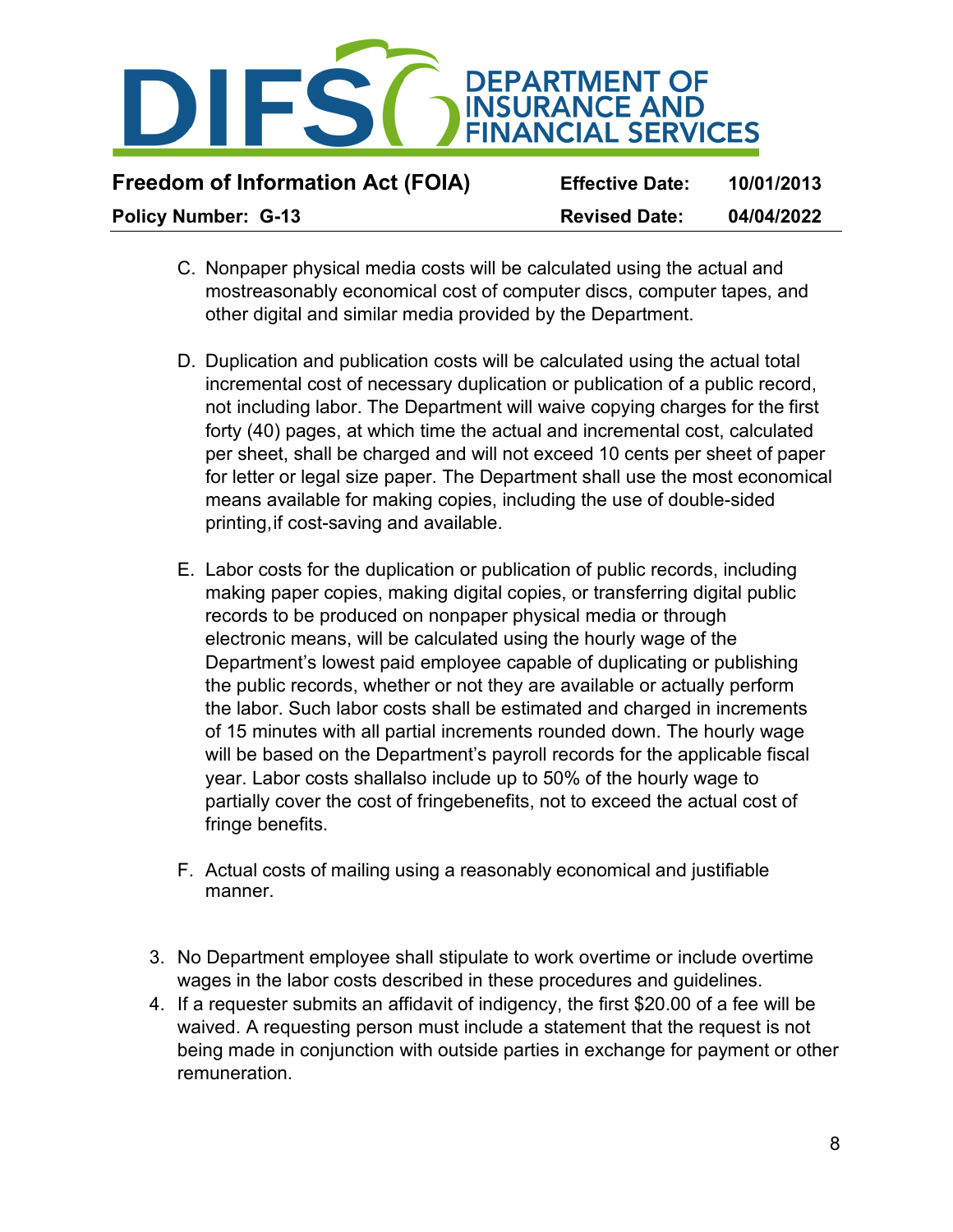

- 5. Labor costs for monitoring an inspection of original records will be calculated using the hourly wage of the Department's lowest paid employee capable of monitoring the inspection. Labor costs for monitoring an inspection will not be charged for the first three hours. The hourly wage will be based on the Department's payroll records for the applicable fiscal year. Note: Section 3(3) of FOIA, MCL 15.233(3), provides, in pertinent part, that "[a] public body shall protect public records from loss, unauthorized alteration, mutilation, or destruction."
- 6. If a statute authorizes the sale or production of public records to the public for a specified fee or if a fee for production of public records is otherwise set by statute, the Department will charge the statutory fee in lieu of a fee calculated using the guidelines set forth above.
- 7. The Department will not charge a fee for the search, retrieval, examination, review, and separation and deletion of exempt from nonexempt material that will take less than three hours. If the search, retrieval, examination, review, and separation and deletion of exempt from nonexempt material will take more than three hours, a fee will be charged in accordance with this procedure pursuant to section 4 of FOIA, MCL 15.234. The hourly wage will be based on the Department's payroll records for the applicable fiscal year.

#### **Deposit Requirements:**

If DIFS' estimated fee to process a FOIA request is greater than \$50.00, DIFS may ask for a good-faith deposit from the requestor before providing the public records. The deposit shall not exceed 50% of the total estimated fee. Any written notice containing a notice of a deposit shall also contain a best efforts estimate regarding the time frame after a deposit is received that it will take to provide the public records to the requestor. The time frame estimate is not binding upon the Department, but the Department shall provide the estimate in good faith and strive to be reasonably accurate and to provide the public records in a manner based on this State's public policy under section 1 of FOIA, MCL 15.231, and the nature of the request in the particular instance.

A requestor has 45 days from the date of receipt of a notice of a required deposit to paythe deposit. If the deposit is not received by that date, and the requestor has not filed anappeal, then the request is considered abandoned. A notice of required deposit is considered to have been received three days after the public body sends it, regardless of the method of transmission.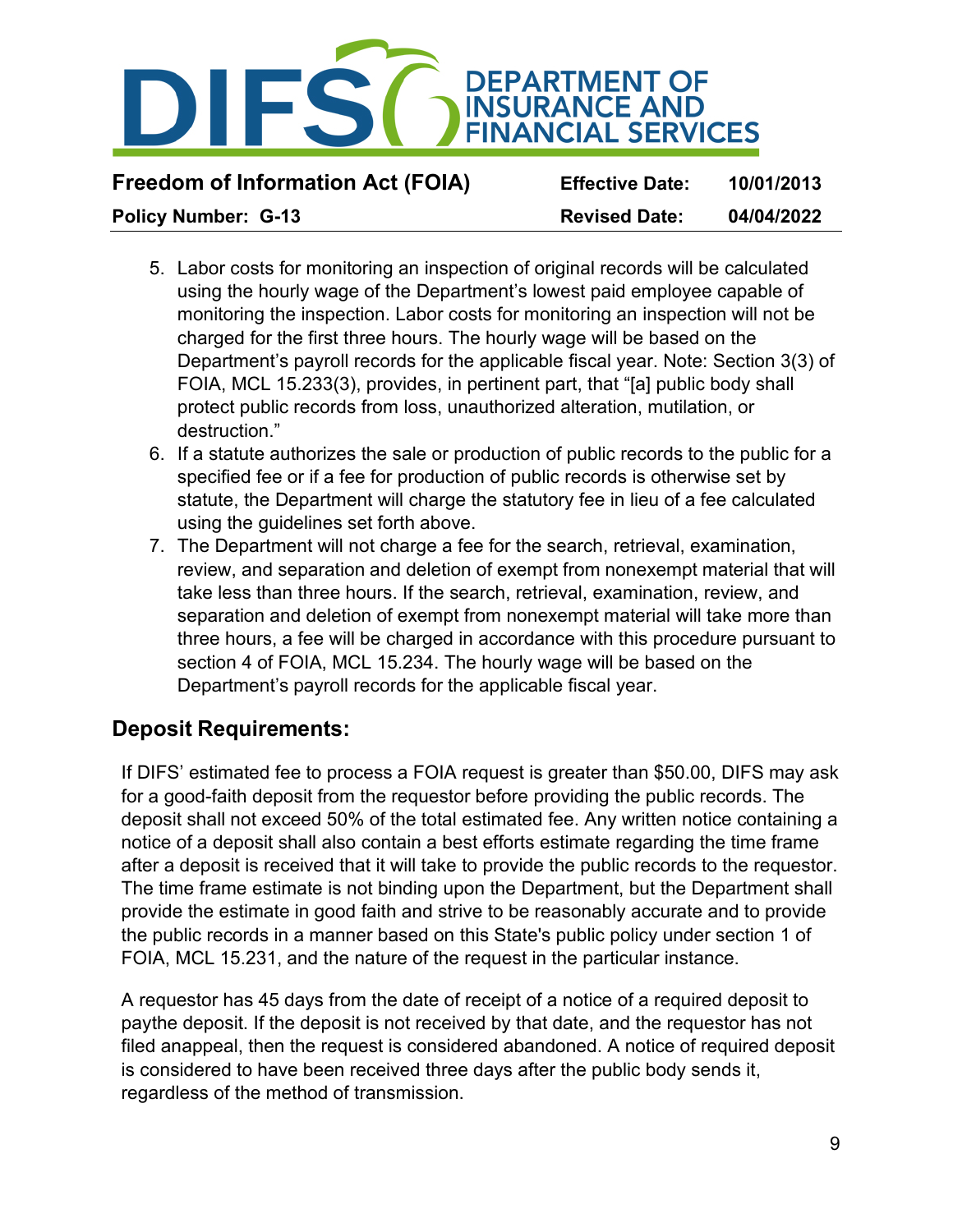

#### **Inspection:**

FOIA also requires that a requestor be given a reasonable opportunity to inspect nonexempt public records. Inspection shall be done during normal business hours. The appropriate FOIA Representative must remove any exempt information before the inspection. There is no charge to inspect public records unless it is necessary to copy the public records in order to delete exempt information or when a DIFS employee is must supervise the inspection.

### **Appeal of Fees or Denial:**

If the Department charges a fee or denies all or part of a request, the requestor may submit to the head of the Department a written appeal that specifically states the word "appeal" and identifies the basis for which the fee should be reduced or the disclosure determination should be reversed. Written appeals may be sent to the email address ormailing address below and will be forwarded to the Director or the FOIA Coordinator to respond to written appeals.

**Email**: [DIFS-FOIA@michigan.gov](mailto:DIFS-FOIA@michigan.gov)

**U.S. Mail:** Dept. of Insurance and Financial Services, P.O. Box 30220, Lansing, MI 48909-7720

**Courier or Hand Delivery:** Dept. of Insurance and Financial Services, Stevens T. Mason,Building, 7th Floor, 530 W. Allegan St., Lansing, MI 48933

### **Procedure:**

The FOIA Analyst, along with the FOIA Coordinator, is responsible for providing assistance and advice to all FOIA Representatives in processing FOIA requests involving complex documents or confidential information.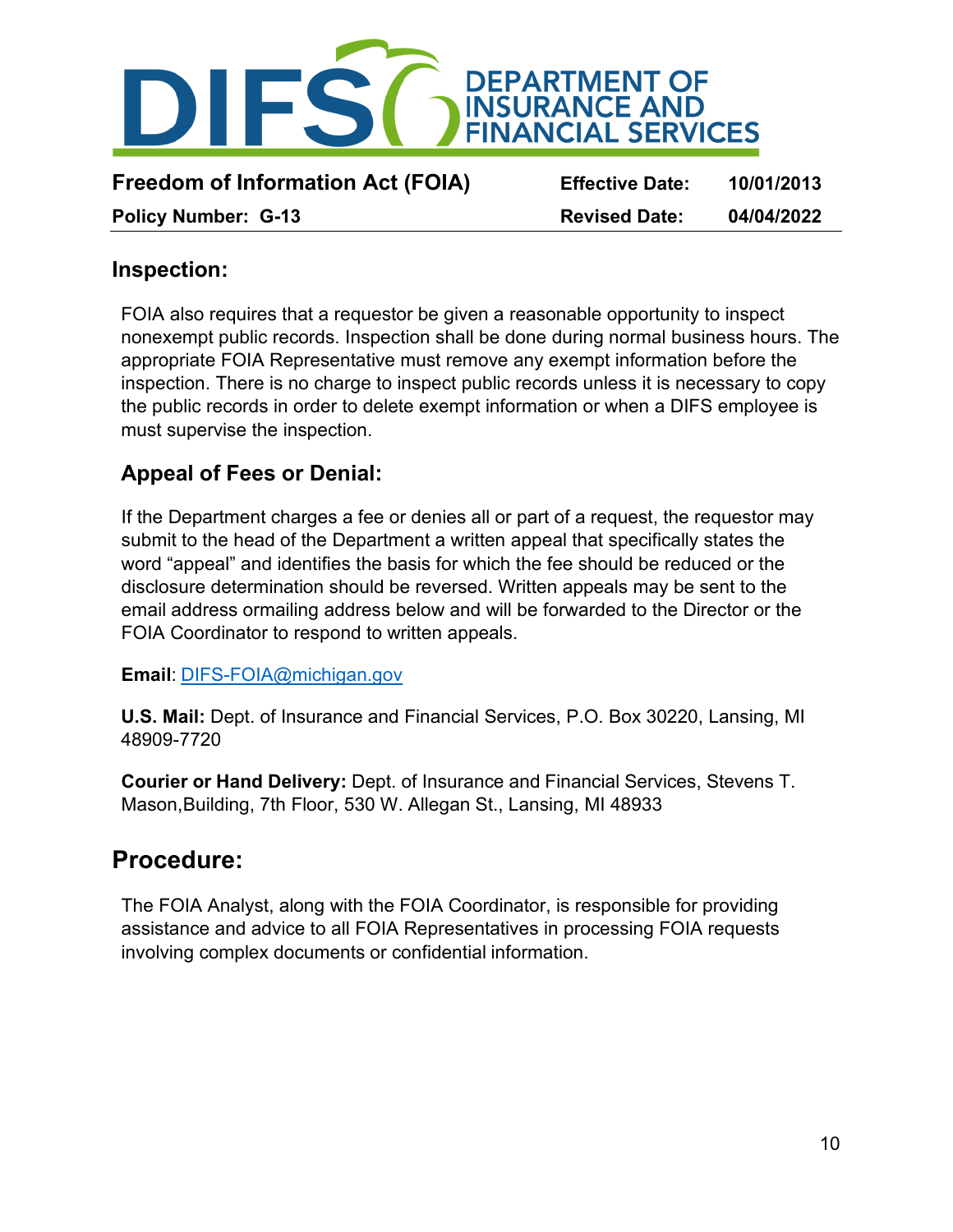

**Freedom of Information Act (FOIA) Effective Date: 10/01/2013**

**Policy Number: G-13 Revised Date: 04/04/2022**

| <b>Responsibility</b> | <b>Action</b>                                                                                                                                                                                                                                                                                                                                                                                                                                                                                                                                                                                                                                                                                                                                                                                                                                                                                                                                                                                                       |
|-----------------------|---------------------------------------------------------------------------------------------------------------------------------------------------------------------------------------------------------------------------------------------------------------------------------------------------------------------------------------------------------------------------------------------------------------------------------------------------------------------------------------------------------------------------------------------------------------------------------------------------------------------------------------------------------------------------------------------------------------------------------------------------------------------------------------------------------------------------------------------------------------------------------------------------------------------------------------------------------------------------------------------------------------------|
| <b>DIFS Employee</b>  | Receives request for public records (FOIA).<br>$\bullet$<br>Immediately forwards original request to DIFS FOIA Analyst<br>$\bullet$<br>and DIFS Office FOIA Representative (if known), preferably by<br>e-mail or hand-delivery.                                                                                                                                                                                                                                                                                                                                                                                                                                                                                                                                                                                                                                                                                                                                                                                    |
| <b>FOIA Analyst</b>   | Receives and maintains all FOIA Requests submitted to DIFS.<br>Ensures all FOIA Requests contain the complete name, and<br>$\bullet$<br>required address and contact information of the Requestor.<br>Analyzes all FOIA Requests to determine appropriate DIFS<br>Office to respond.<br>Enters enter all pertinent information into FOIA database and<br>obtains a tracking number and due date. Provides copy of<br>request (with FOIA # and due date) to FOIA Representative<br>involved in processing request.<br>Together with appropriate FOIA Representative, determines<br>whether documents requested exist within DIFS.<br>If documents do not exist within DIFS, prepares "nonexistence"<br>$\bullet$<br>response letter" to requestor and closes out in Obase.<br>Coordinates all FOIA requests seeking records from more than<br>$\bullet$<br>one DIFS Office.<br>Provides assistance and advice to FOIA Representatives and<br>other DIFS staff as needed.<br>Ensures deadlines for responses are met. |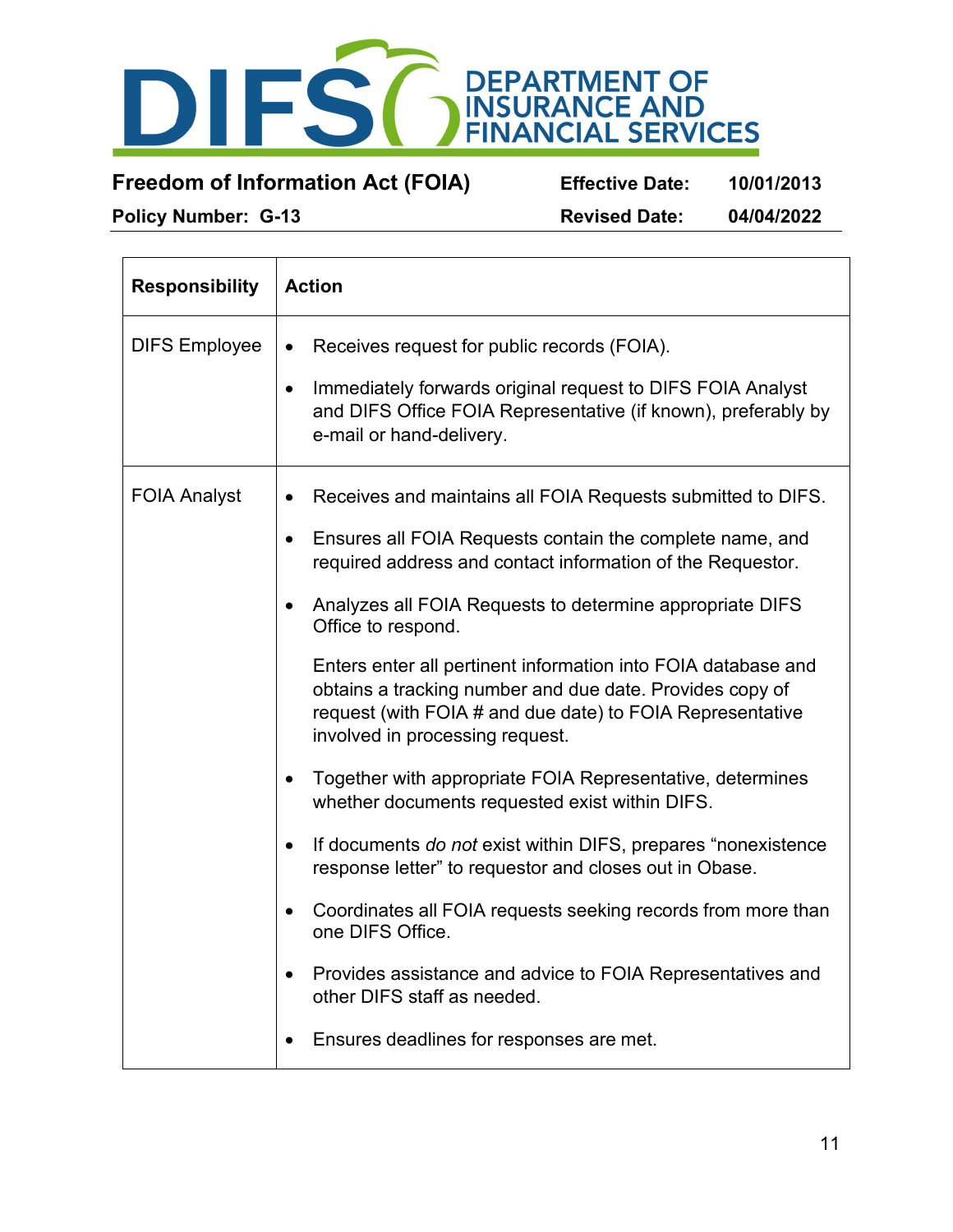

| Notifies requestors as soon as possible if there is a delay in<br>$\bullet$<br>fulfilling a request.                                                                                                                                                                          |
|-------------------------------------------------------------------------------------------------------------------------------------------------------------------------------------------------------------------------------------------------------------------------------|
| Works with FOIA Coordinator on preparation of all FOIA<br>٠<br>denialletters, 10-day extension letters, and communications<br>to requestors regarding delays in fulfilling requests.                                                                                          |
| May enter all pertinent information into FOIA database<br>(currently Obase) and obtains a tracking number and due date.<br>Provides copy of request (with FOIA # and due date) to FOIA<br>Analyst including the name(s) of any DIFS staff involved in                         |
| processing request.                                                                                                                                                                                                                                                           |
| Together with appropriate DIFS staff, determines whether<br>documents requested exist within DIFS.                                                                                                                                                                            |
| If documents do not exist within DIFS, notifies FOIA Analyst<br>$\bullet$<br>that a "nonexistence response letter" should be sent to<br>requestor.                                                                                                                            |
| If documents do exist within DIFS:                                                                                                                                                                                                                                            |
| Determines whether the search, compilation and<br>separation of existing non-exempt records from exempt<br>records will incur fees and costs exceeding \$20.00. If so,<br>notifies the requestor using "Detailed Itemization of<br>Fees" and provides FOIA Analyst with copy. |
| Ensures payment is received before compiling or<br>distributing requested records.                                                                                                                                                                                            |
| Upon receipt of 50% of estimated fees and costs,<br>ensures appropriate documents are gathered.                                                                                                                                                                               |
| Carefully screens documents to determine<br>whether any exemptions apply and/or redactions<br>need to be made                                                                                                                                                                 |
|                                                                                                                                                                                                                                                                               |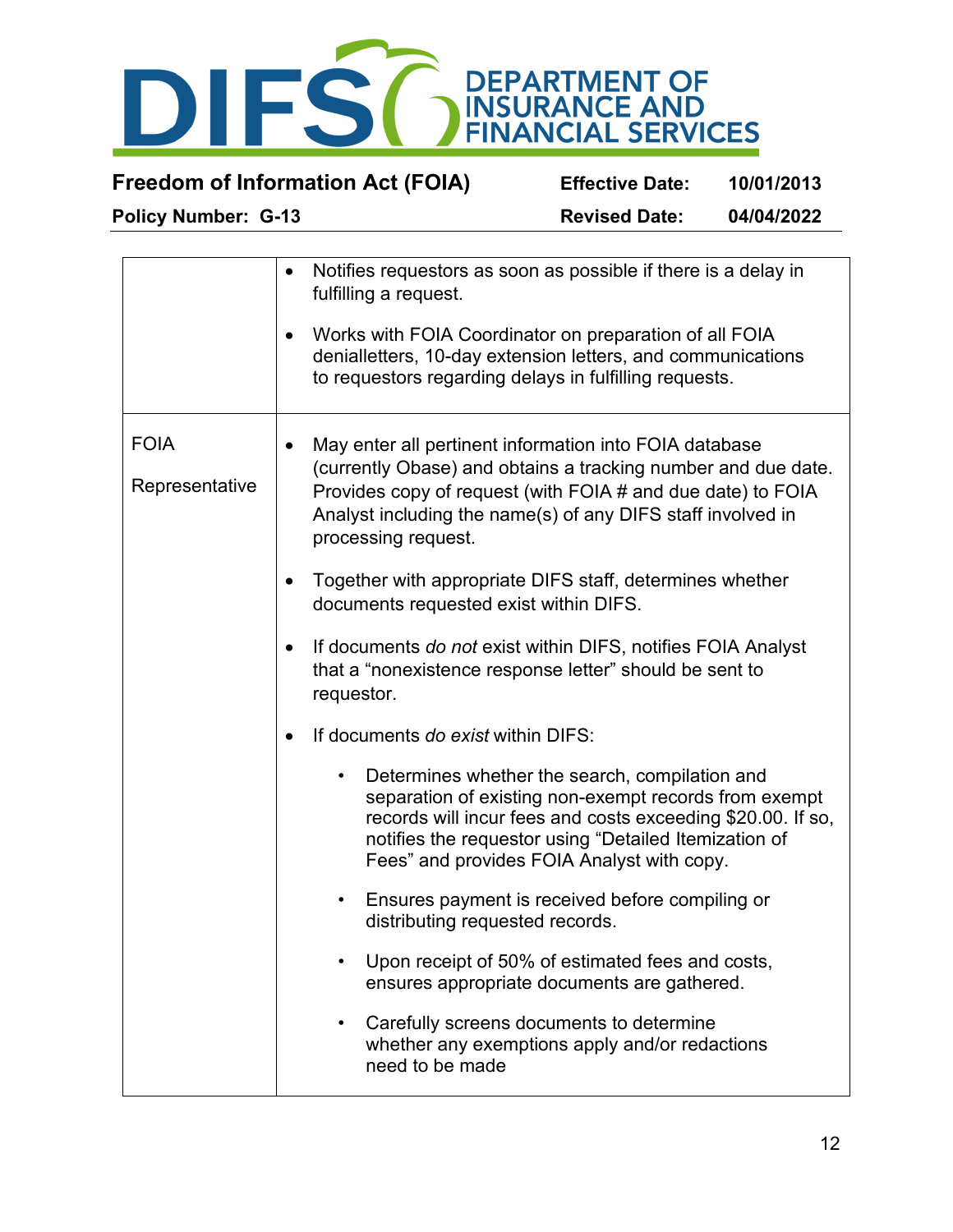

| <b>Policy Number: G-13</b>               | <b>Revised Date:</b>   | 04/04/2022 |
|------------------------------------------|------------------------|------------|
| <b>Freedom of Information Act (FOIA)</b> | <b>Effective Date:</b> | 10/01/2013 |

|             | If documents are exempt by statute, provides a<br>$\bullet$<br>description of the exempt documents to FOIA<br>Analyst for preparation of response.<br>If redactions need to be made, provide one copy of<br>$\bullet$<br>original document(s) and one copy of the redacted<br>version to the FOIA Analyst with explanation of<br>redactions.<br>Sends response to requestor if able to provide<br>$\bullet$<br>requested records with no exemptions or redactions<br>requiring denial or partial denial.<br>Closes out in Obase (enters approved and date |
|-------------|-----------------------------------------------------------------------------------------------------------------------------------------------------------------------------------------------------------------------------------------------------------------------------------------------------------------------------------------------------------------------------------------------------------------------------------------------------------------------------------------------------------------------------------------------------------|
|             | response was sent).                                                                                                                                                                                                                                                                                                                                                                                                                                                                                                                                       |
|             | Maintains a copy of response and provides FOIA Analyst with<br>٠<br>copy.                                                                                                                                                                                                                                                                                                                                                                                                                                                                                 |
| <b>FOIA</b> | Works with FOIA Analyst on preparation of all denial letters.<br>$\bullet$                                                                                                                                                                                                                                                                                                                                                                                                                                                                                |
| Coordinator | Receives all FOIA Appeals on behalf of Director.<br>$\bullet$                                                                                                                                                                                                                                                                                                                                                                                                                                                                                             |
|             | Works with FOIA Analyst to ensure the FOIA Appeal is entered<br>in Obase.                                                                                                                                                                                                                                                                                                                                                                                                                                                                                 |
|             | Investigates initial response and prepares an appeal response.<br>$\bullet$<br>Final response is forwarded to the Director.                                                                                                                                                                                                                                                                                                                                                                                                                               |
|             | Receives signed appeal response from the Director, makes<br>$\bullet$<br>copy of appeal response and maintains file. Forwards appeal<br>response to the requestor.                                                                                                                                                                                                                                                                                                                                                                                        |